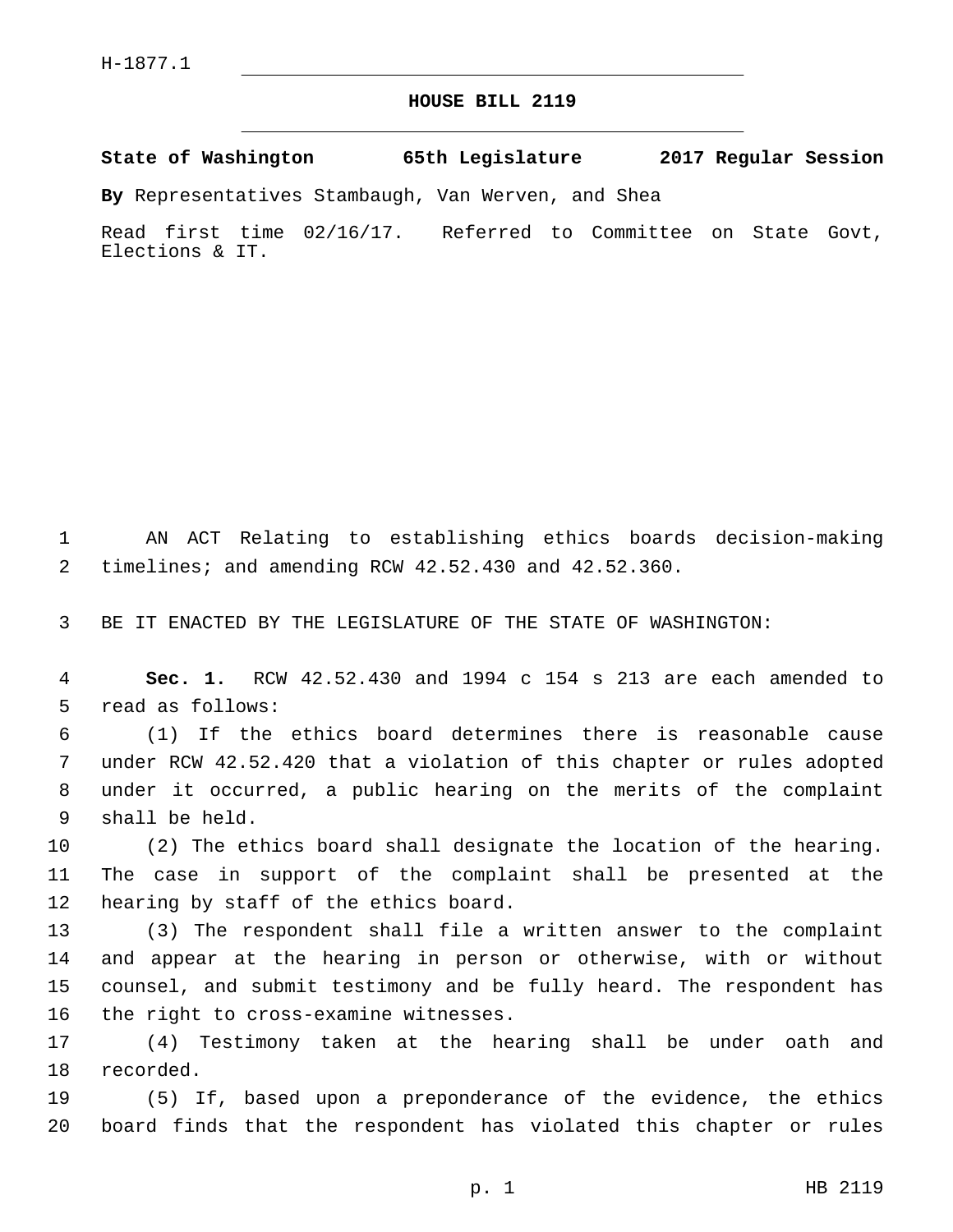adopted under it, the board shall file an order stating findings of fact and enforcement action as authorized under this chapter.

 (6) If, upon all the evidence, the ethics board finds that the respondent has not engaged in an alleged violation of this chapter or rules adopted under it, the ethics board shall state findings of fact and shall similarly issue and file an order dismissing the complaint.

 (7) If the board makes a determination that there is not reasonable cause to believe that a violation has been or is being committed or has made a finding under subsection (6) of this section, the attorney general shall represent the officer or employee in any action subsequently commenced based on the alleged facts in the 12 complaint.

 (8) The board shall make its determination within the forty-five day period following the closure of a public hearing.

 **Sec. 2.** RCW 42.52.360 and 2013 c 190 s 3 are each amended to 16 read as follows:

 (1) The executive ethics board shall enforce this chapter and rules adopted under it with respect to statewide elected officers and all other officers and employees in the executive branch, boards and commissions, and institutions of higher education.

 (2) The executive ethics board shall enforce this chapter with regard to the activities of university research employees as provided 23 in this subsection.

 (a) With respect to compliance with RCW 42.52.030, 42.52.110, 42.52.130, 42.52.140, and 42.52.150, the administrative process shall be consistent with and adhere to no less than the current standards in regulations of the United States public health service and the office of the secretary of the department of health and human services in Title 42 C.F.R. Part 50, Subpart F relating to promotion 30 of objectivity in research.

 (b) With respect to compliance with RCW 42.52.040, 42.52.080, and 42.52.120, the administrative process shall include a comprehensive system for the disclosure, review, and approval of outside work activities by university research employees while assuring that such employees are fulfilling their employment obligations to the 36 university.

 (c) With respect to compliance with RCW 42.52.160, the administrative process shall include a reasonable determination by the university of acceptable private uses having de minimis costs to